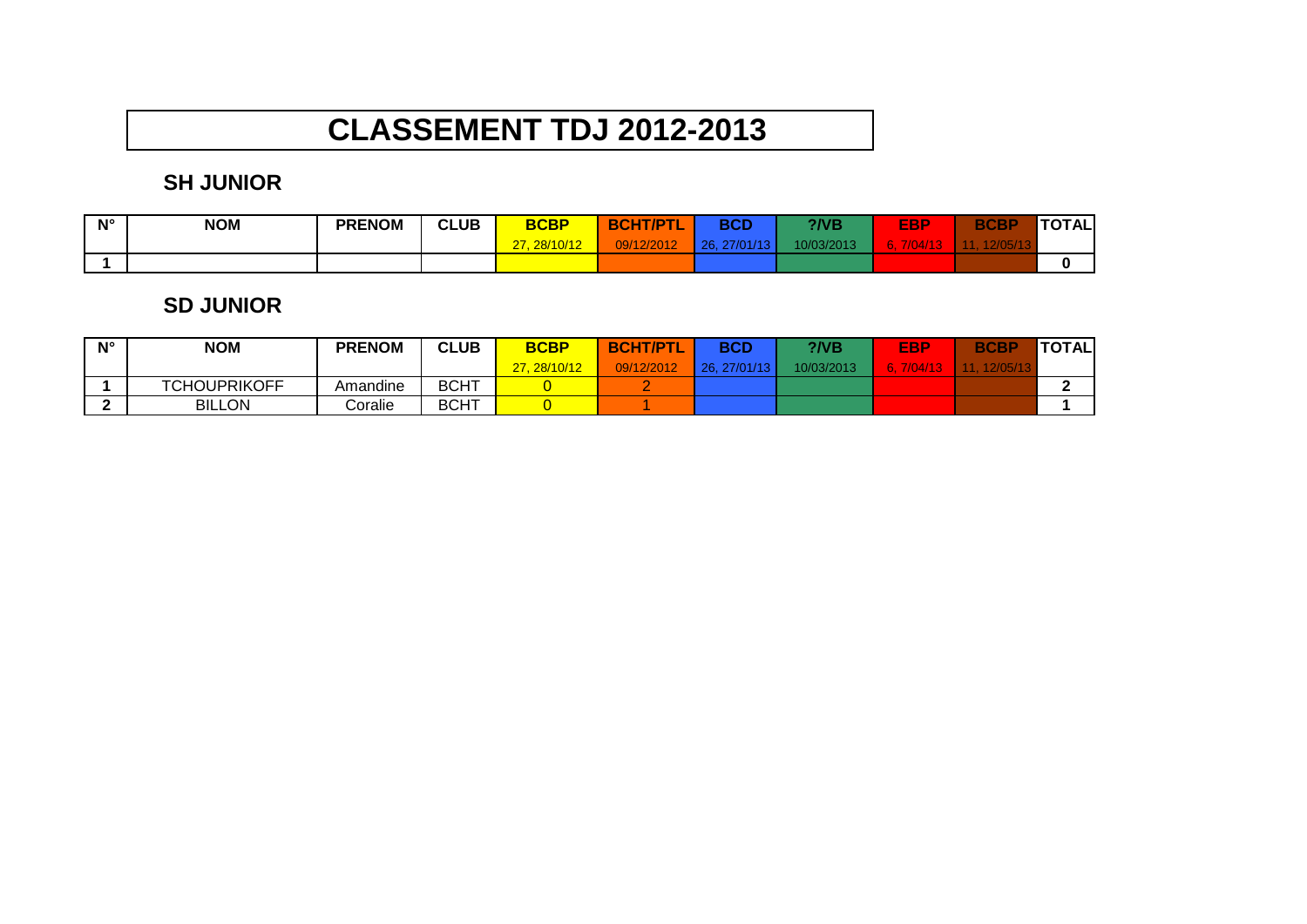### **SH CADET**

| $\overline{\mathsf{N}^{\circ}}$ | <b>NOM</b>           | <b>PRENOM</b> | <b>CLUB</b>       | <b>BCBP</b>     | <b>BCHT/PTL</b> | <b>BCD</b>      | $?$ /VB        | <b>EBP</b>     | <b>BCBP</b>  | <b>TOTAL</b>            |
|---------------------------------|----------------------|---------------|-------------------|-----------------|-----------------|-----------------|----------------|----------------|--------------|-------------------------|
|                                 |                      |               |                   | 27.28/10/12     | 09/12/2012      | 26.27/01/13     | 10/03/2013     | 6, 7/04/13     | 11, 12/05/13 |                         |
| 1                               | <b>LIMIER</b>        | Jean-Baptiste | <b>BCHT</b>       | 9               | 5               | 5               | $\overline{0}$ | 6.             |              | 25                      |
| $\mathbf 2$                     | <b>FONTANEZ</b>      | Quentin       | <b>FCSP</b>       | 11              | 6               | $6\phantom{1}6$ | $\Omega$       | $\overline{0}$ |              | 23                      |
| 3                               | <b>CROUIGNEAU</b>    | Adrien        | <b>FCSP</b>       | $\overline{7}$  | 4               | 4               | $\overline{0}$ | 5              |              | 20                      |
| 4                               | <b>EPALLE</b>        | Colin         | <b>BCD</b>        | 10              | $\Omega$        | $\overline{4}$  | $\overline{0}$ | 3              |              | 17                      |
| 5                               | <b>COURBON</b>       | Nathan        | <b>BCD</b>        | $5\overline{}$  | 3               | 3               | $\overline{0}$ | 4              |              | 15                      |
| 6                               | COQUEGNOT            | Guillaume     | <b>VB</b>         | $\overline{8}$  | 3               | $\overline{0}$  | $\Omega$       | 3              |              | 14                      |
| 6                               | <b>PRIMA</b>         | Antoine       | <b>BCHT</b>       | $6\overline{6}$ | 4               | $\overline{2}$  | $\Omega$       | $\overline{2}$ |              | 14                      |
| 8                               | <b>MAZOUE</b>        | <b>Brian</b>  | <b>FCSP</b>       | $\overline{5}$  | 3               | 3               | $\Omega$       |                |              | 12                      |
| 9                               | <b>DUHOO</b>         | Enzo          | <b>BCD</b>        | $\overline{4}$  | $\overline{2}$  | 3               | $\Omega$       | $\overline{2}$ |              | $\overline{11}$         |
| $\overline{10}$                 | <b>CASTEL</b>        | Julien        | <b>BCBP</b>       | $\overline{0}$  | 3               | $\overline{2}$  | $\Omega$       | 3              |              | 8                       |
| 10                              | <b>RAVENEL</b>       | Hugo          | $\overline{\vee}$ | $\overline{0}$  | 4               | 0               | $\overline{0}$ | 4              |              | $\overline{\mathbf{8}}$ |
| 12                              | <b>ESPOSITO</b>      | Joan          | <b>BCV</b>        | $\overline{3}$  | $\overline{2}$  | 1               | $\Omega$       |                |              | $\overline{\mathbf{7}}$ |
| 13                              | <b>DESCOMBES</b>     | Lucas         | <b>BCD</b>        | $\overline{0}$  | $\Omega$        | 3               | $\Omega$       | 3              |              | 6                       |
| 13                              | <b>FOUREL</b>        | Lucas         | <b>BCBP</b>       | $\overline{2}$  | $\overline{2}$  | $\overline{2}$  | $\Omega$       | $\mathbf{0}$   |              | 6                       |
| $\overline{15}$                 | <b>CAMPOLI</b>       | Guillaume     | <b>BCBP</b>       | $\overline{3}$  | $\Omega$        | 1               | $\Omega$       |                |              | $\overline{\mathbf{5}}$ |
| 16                              | <b>AVEZARD</b>       | Emile         | <b>BCBP</b>       | $\overline{4}$  | $\overline{0}$  | $\overline{0}$  | $\overline{0}$ | $\mathbf{0}$   |              | 4                       |
| 16                              | <b>CASTEL</b>        | Thomas        | <b>BCBP</b>       | $\overline{0}$  | $\overline{2}$  | $\overline{2}$  | $\overline{0}$ | $\mathbf{0}$   |              | 4                       |
| 16                              | <b>GICQUIAUD</b>     | Marc          | <b>EBP</b>        | $\overline{0}$  | $\Omega$        | $\overline{0}$  | $\overline{3}$ |                |              | 4                       |
| $\overline{16}$                 | <b>PONSONNET</b>     | Maxime        | <b>BCHT</b>       | $\overline{1}$  | 1               | 4               | $\overline{0}$ |                |              | 4                       |
| $\overline{20}$                 | <b>LODEON</b>        | Victor        | <b>BCV</b>        | $\overline{0}$  | $\overline{2}$  |                 | $\overline{0}$ | $\overline{0}$ |              | $\overline{\mathbf{3}}$ |
| $\overline{20}$                 | <b>LUNEL</b>         | Jessy         | <b>FCSP</b>       | $\overline{0}$  | 4               | 4               | $\overline{0}$ |                |              | $\overline{\mathbf{3}}$ |
| 20                              | <b>OZIL</b>          | Adrien        | <b>ASLIR</b>      | $\overline{0}$  | 1               | $\Omega$        | $\overline{2}$ | $\overline{0}$ |              | $\overline{\mathbf{3}}$ |
| 20                              | <b>RUFFIER</b>       | Joffrey       | <b>BCV</b>        | $\overline{0}$  | 3               | $\Omega$        | $\Omega$       | $\overline{0}$ |              | $\overline{\mathbf{3}}$ |
| 24                              | <b>BERAUD</b>        | Théo          | <b>FDVE</b>       | $\overline{0}$  | $\overline{2}$  | $\Omega$        | $\overline{0}$ | $\overline{0}$ |              | $\overline{2}$          |
| 24                              | <b>BERTRAND</b>      | Dorian        | <b>BCD</b>        | $\overline{1}$  | 1               | $\Omega$        | $\overline{0}$ | $\overline{0}$ |              | $\overline{2}$          |
| 24                              | <b>BIED</b>          | Antoine       | <b>FCSP</b>       | $\overline{0}$  | $\overline{2}$  | $\overline{0}$  | $\overline{0}$ | $\overline{0}$ |              | $\overline{2}$          |
| 24                              | <b>BLANCK</b>        | Merlin        | <b>BCD</b>        | $\overline{0}$  | 4               | 1               | $\Omega$       | $\overline{0}$ |              | $\overline{\mathbf{2}}$ |
| $\overline{24}$                 | <b>ENGELHARD</b>     | Grégoire      | <b>BCV</b>        | $\overline{2}$  | $\Omega$        | 0               | $\overline{0}$ | $\overline{0}$ |              | $\overline{2}$          |
| 24                              | <b>RUELLE</b>        | Anthony       | <b>FCSP</b>       | $\overline{0}$  | 1               | 1               | $\Omega$       | $\overline{0}$ |              | $\overline{2}$          |
| 30                              | <b>CHEVAL</b>        | Luc           | <b>BCBP</b>       | $\overline{0}$  | 0               |                 | $\Omega$       | 0              |              | 1                       |
| 30                              | <b>COSTE-CLEMENT</b> | Thomas        | <b>BCHT</b>       | $\overline{1}$  | $\Omega$        | $\Omega$        | $\overline{0}$ | $\overline{0}$ |              | $\mathbf{1}$            |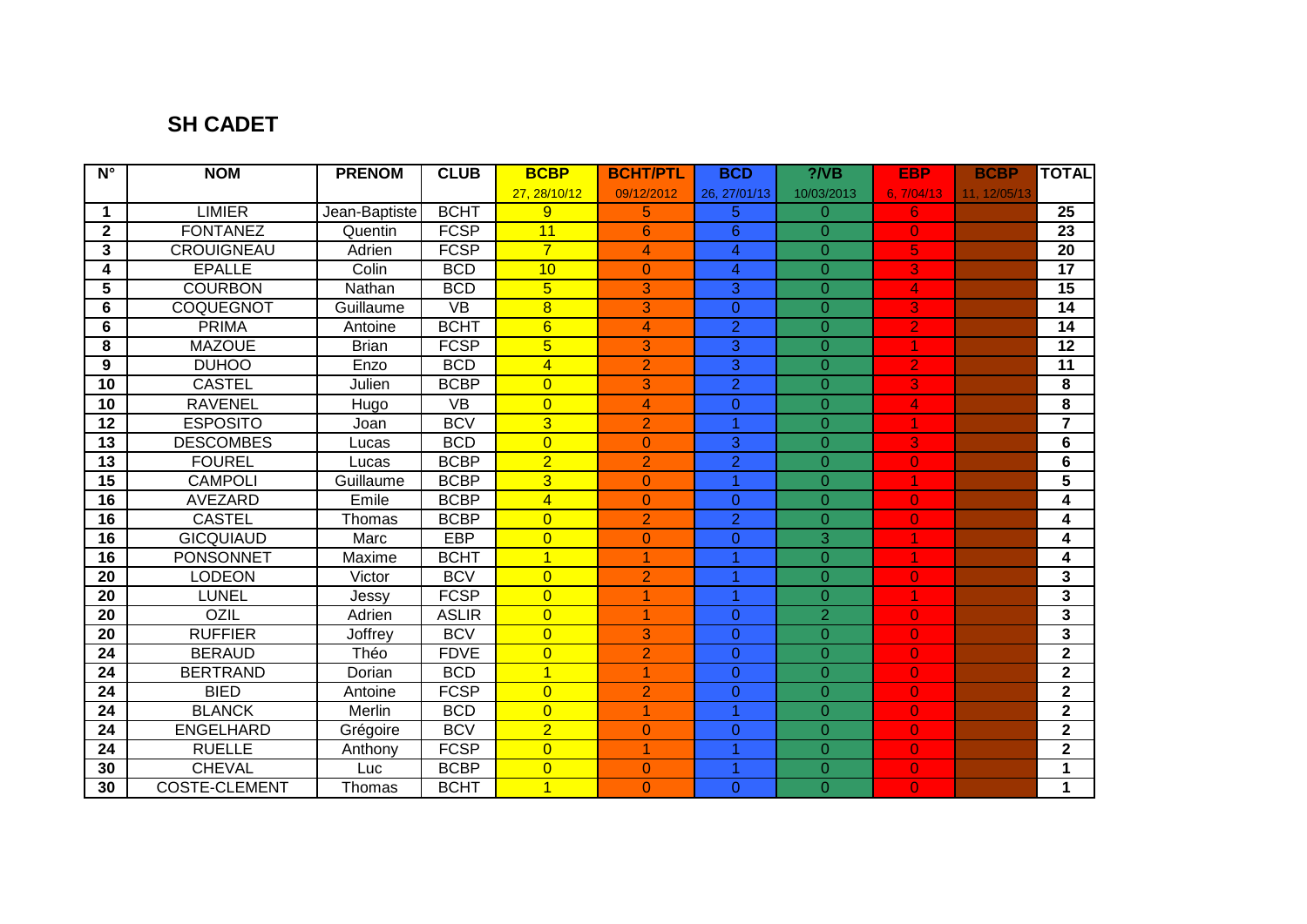| 30 | <b>ENGELHARD</b>        | Maxime  | BCV |  |  |  |  |
|----|-------------------------|---------|-----|--|--|--|--|
| 30 | <b>FREULON</b>          | Thomas  | EBP |  |  |  |  |
| 30 | <b>GUENARD-SCHUHLER</b> | Erwan   | VB  |  |  |  |  |
| 30 | LESTRA                  | Victor  | BCV |  |  |  |  |
| 30 | ROMERO-CORTEL           | Olivier | BCV |  |  |  |  |

## **SD CADET**

| $N^{\circ}$             | <b>NOM</b>        | <b>PRENOM</b> | <b>CLUB</b>     | <b>BCBP</b>          | <b>BCHT/PTL</b> | <b>BCD</b>     | $?$ /VB        | <b>EBP</b>     | <b>BCBP</b>  | <b>TOTAL</b>   |
|-------------------------|-------------------|---------------|-----------------|----------------------|-----------------|----------------|----------------|----------------|--------------|----------------|
|                         |                   |               |                 | 27, 28/10/12         | 09/12/2012      | 26.27/01/13    | 10/03/2013     | 6.7/04/13      | 11, 12/05/13 |                |
| 1                       | <b>CELLIER</b>    | Chloé         | $\overline{VB}$ | $\overline{0}$       | 0               | $\overline{2}$ | $\overline{4}$ | 5.             |              | 11             |
| $\mathbf{2}$            | <b>VERNON</b>     | Mary          | <b>BCV</b>      | $\overline{4}$       | 4               | 0              | $\Omega$       | $\overline{0}$ |              | 8              |
| 3                       | <b>DEBARD</b>     | Florine       | VB              | $\overline{3}$       | $\Omega$        | 4              | $\Omega$       | $\overline{0}$ |              | $\overline{7}$ |
| 4                       | <b>BAYRAK</b>     | <b>Filiz</b>  | <b>BCBP</b>     | $\overline{0}$       | $\Omega$        | 3              | $\Omega$       | 3              |              | 6              |
| 4                       | <b>DABIC</b>      | Anya          | VB              | $\overline{0}$       | 3               | $\overline{0}$ | 3              | $\overline{0}$ |              | 6              |
| 4                       | <b>DODET</b>      | Solène        | <b>BCHT</b>     | $\overline{0}$       | 3               | 0              | $\Omega$       | 3              |              | 6              |
| $\overline{7}$          | <b>RODIER</b>     | Fanny         | VB              | $5\overline{}$       | 0               | $\overline{0}$ | $\Omega$       | $\overline{0}$ |              | 5              |
| $\overline{\mathbf{z}}$ | <b>VIVES</b>      | Jade          | <b>PTL</b>      | $\blacktriangleleft$ | $\overline{2}$  | 0              | $\overline{2}$ | $\overline{0}$ |              | 5              |
| 9                       | <b>DARONNE</b>    | Paulina       | UMS             | $\overline{0}$       | 4               | 0              | $\Omega$       | $\overline{0}$ |              | 4              |
| 9                       | <b>FLOTAT</b>     | Céline        | <b>BCV</b>      | $\overline{1}$       |                 | $\overline{2}$ | $\Omega$       | $\overline{0}$ |              | 4              |
| 9                       | <b>VILLARD</b>    | Olivia        | <b>BCBP</b>     | $\overline{0}$       | 0               | $\overline{0}$ | $\Omega$       | 4              |              | 4              |
| 12                      | <b>CELLE</b>      | Tiffany       | <b>BCV</b>      | $\overline{3}$       | $\Omega$        | $\Omega$       | $\Omega$       | $\overline{0}$ |              | 3              |
| 12                      | <b>LUCE</b>       | Clémence      | <b>BCHT</b>     | $\overline{0}$       | $\overline{2}$  | 0              | $\Omega$       |                |              | 3              |
| 12                      | <b>MAIRE</b>      | Alicia        | <b>FCSP</b>     | $\overline{0}$       |                 | 0              | $\Omega$       | $\overline{2}$ |              | 3              |
| 12                      | <b>ROLINEAU</b>   | Camille       | <b>BCD</b>      | $\overline{0}$       |                 |                | $\Omega$       |                |              | 3              |
| 16                      | <b>BARRE</b>      | Sophie        | <b>EBP</b>      | $\overline{0}$       | 0               | 0              | $\Omega$       | $\overline{2}$ |              | $\mathbf{2}$   |
| 16                      | <b>BEN ABBOU</b>  | Kawtare       | PTL             | $\overline{1}$       |                 | 0              | $\Omega$       | $\overline{0}$ |              | $\mathbf{2}$   |
| 16                      | <b>DESBRUERES</b> | Chloé         | <b>FCSP</b>     | $\overline{2}$       | 0               | 0              | $\Omega$       | $\overline{0}$ |              | $\mathbf 2$    |
| 16                      | <b>HERPIN</b>     | Florence      | <b>BCV</b>      | $\mathbf{1}$         |                 | 0              | $\Omega$       | $\overline{0}$ |              | $\mathbf{2}$   |
| 16                      | <b>MERIGUET</b>   | Marine        | <b>BCV</b>      | $\overline{0}$       | $\overline{2}$  | 0              | $\Omega$       | $\overline{0}$ |              | $\mathbf{2}$   |
| 16                      | <b>ROUSSET</b>    | Charlyne      | <b>FCSP</b>     | $\overline{2}$       | 0               | $\overline{0}$ | $\Omega$       | $\overline{0}$ |              | $\mathbf{2}$   |
| 22                      | <b>BOURLET</b>    | Sophie        | <b>EBP</b>      | $\overline{0}$       | 0               | $\overline{0}$ | $\Omega$       |                |              | 1              |
| 22                      | <b>PANSIER</b>    | Lucie         | <b>VB</b>       | $\overline{0}$       | 0               | 0              |                | $\overline{0}$ |              | 1              |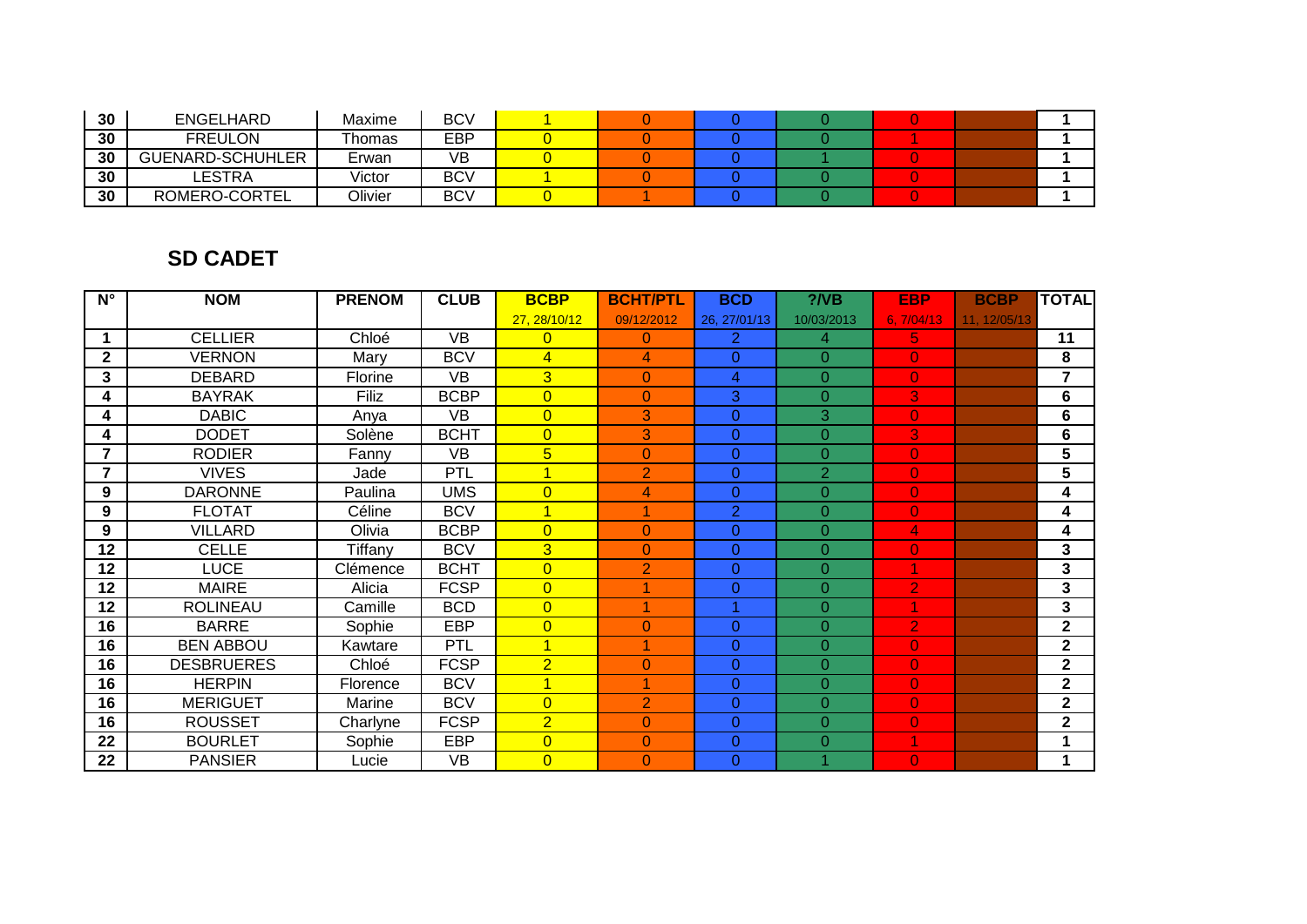### **SH MINIME**

| $N^{\circ}$             | <b>NOM</b>           | <b>PRENOM</b>   | <b>CLUB</b>     | <b>BCBP</b>    | <b>BCHT/PTL</b> | <b>BCD</b>     | $?$ /VB        | <b>EBP</b>     | <b>BCBP</b>  | <b>TOTAL</b>            |
|-------------------------|----------------------|-----------------|-----------------|----------------|-----------------|----------------|----------------|----------------|--------------|-------------------------|
|                         |                      |                 |                 | 27.28/10/12    | 09/12/2012      | 26.27/01/13    | 10/03/2013     | 6.7/04/13      | 11, 12/05/13 |                         |
| $\blacktriangleleft$    | <b>CAFFIERS</b>      | Adrien          | <b>BCBP</b>     | 3              | 6               | 9              | $\Omega$       | 5.             |              | 23                      |
| $\mathbf{2}$            | <b>HELARY</b>        | Maxence         | <b>BCV</b>      | $\overline{3}$ | 5               | 10             | $\Omega$       | 4              |              | $\overline{22}$         |
| $\overline{2}$          | <b>PORTE</b>         | Léo             | $\overline{VB}$ | $\overline{5}$ | $\mathbf{0}$    | 11             | $\Omega$       | 6              |              | $\overline{22}$         |
| 4                       | <b>REMAUD</b>        | Alban           | <b>BCV</b>      | $\overline{4}$ | 3               | $\overline{7}$ | $\overline{0}$ | 3.             |              | $\overline{17}$         |
| $\overline{5}$          | <b>CROUIGNEAU</b>    | Alexis          | <b>FCSP</b>     | $\overline{0}$ | 4               | $\overline{8}$ | $\overline{0}$ | 4              |              | 16                      |
| 6                       | <b>HELLMANN</b>      | Clément         | <b>BCV</b>      | $\overline{3}$ | 3               | $\overline{6}$ | $\overline{0}$ | 3              |              | $\overline{15}$         |
| $\overline{7}$          | <b>FORNS</b>         | <b>Robin</b>    | <b>BCHT</b>     | $\overline{1}$ | $\overline{2}$  | $\overline{5}$ | $\Omega$       | 3              |              | $\overline{11}$         |
| 8                       | <b>FAUGERON</b>      | Remy            | <b>FCSP</b>     | $\overline{3}$ | 3               | $\overline{4}$ | $\Omega$       | $\overline{0}$ |              | 10                      |
| $\overline{\mathbf{8}}$ | <b>OLLIVIER</b>      | Joelys          | PTL             | $\overline{2}$ | $\overline{2}$  | $\overline{2}$ | $\overline{2}$ | $\overline{2}$ |              | $\overline{10}$         |
| 10                      | <b>BARBIER</b>       | Marley          | <b>ASLIR</b>    | $\overline{0}$ | 4               | $\overline{0}$ | $\overline{5}$ | 0              |              | 9                       |
| 10                      | <b>WINTZENRIETH</b>  | Tom             | <b>UMS</b>      | $\overline{0}$ | 3               | $\overline{0}$ | $\overline{4}$ | $\overline{2}$ |              | $\boldsymbol{9}$        |
| 12                      | <b>BASSET</b>        | Pierre          | <b>BCHT</b>     | $\overline{2}$ | $\overline{2}$  | $\overline{2}$ | $\overline{0}$ | $\overline{2}$ |              | 8                       |
| 12                      | <b>PONCE</b>         | Clément         | <b>BCHT</b>     | $\overline{2}$ | 1.              | $\overline{3}$ | $\Omega$       | $\overline{2}$ |              | 8                       |
| 12                      | <b>RAPHAEL</b>       | Geoffrey        | <b>FCSP</b>     | $\overline{4}$ | 4               | $\overline{0}$ | $\overline{0}$ | $\overline{0}$ |              | 8                       |
| 12                      | <b>STIENLET</b>      | Mattéo          | <b>TGV</b>      | $\overline{0}$ | $\overline{2}$  | $\overline{2}$ | 3              | 1              |              | 8                       |
| $\overline{16}$         | <b>BAUDE</b>         | Pierrick        | <b>BCV</b>      | $\overline{2}$ | $\overline{2}$  | $\overline{3}$ | $\Omega$       | $\overline{0}$ |              | $\overline{7}$          |
| 16                      | <b>DURAND</b>        | Romain          | <b>TGV</b>      | $\overline{0}$ | $\overline{2}$  | $\overline{0}$ | $\overline{3}$ | $\overline{2}$ |              | $\overline{7}$          |
| 18                      | <b>BIED</b>          | Antoine         | <b>FCSP</b>     | $\overline{6}$ | $\overline{0}$  | $\overline{0}$ | $\overline{0}$ | $\overline{0}$ |              | 6                       |
| $\overline{18}$         | COQ                  | <b>Baptiste</b> | <b>BCV</b>      | $\overline{0}$ | 3               | $\overline{2}$ | $\overline{0}$ | 1              |              | 6                       |
| 18                      | DIF                  | Gilani          | <b>VB</b>       | $\overline{0}$ | $\overline{2}$  | $\overline{0}$ | $\overline{2}$ | $\overline{2}$ |              | $6\phantom{1}6$         |
| 21                      | <b>IRLANDE</b>       | Jules           | <b>UMS</b>      | $\overline{0}$ | 5               | 0              | $\Omega$       | $\overline{0}$ |              | $\overline{\mathbf{5}}$ |
| 21                      | <b>JACQUEMET</b>     | Lilian          | <b>TGV</b>      | $\overline{0}$ | 1               | 1              | $\overline{1}$ | $\overline{2}$ |              | 5                       |
| 23                      | <b>HABRARD</b>       | Théo            | <b>BCBP</b>     | $\overline{1}$ | 1               | 1              | $\Omega$       | 1              |              | 4                       |
| 23                      | <b>VELOTTI-HERRY</b> | Macéo           | <b>BCV</b>      | $\overline{2}$ | $\overline{2}$  | $\overline{0}$ | $\overline{0}$ | $\overline{0}$ |              | 4                       |
| 25                      | <b>DOZ</b>           | Mylan           | <b>FDVE</b>     | $\overline{0}$ | 1               | $\overline{0}$ | $\Omega$       | $\overline{2}$ |              | $\overline{\mathbf{3}}$ |
| 25                      | <b>DURAND</b>        | Yanis           | <b>FCSP</b>     | $\overline{0}$ | $\overline{0}$  | $\overline{0}$ | $\overline{0}$ | 3              |              | 3                       |
| 25                      | <b>WERDERITSCH</b>   | Jean-François   | <b>UMS</b>      | $\overline{0}$ | 3               | $\overline{0}$ | $\Omega$       | $\overline{0}$ |              | $\overline{\mathbf{3}}$ |
| 28                      | <b>CAPUTO</b>        | Aloïs           | PTL             | $\overline{0}$ | $\overline{2}$  | $\overline{0}$ | $\overline{0}$ | $\overline{0}$ |              | $\overline{2}$          |
| 28                      | <b>HILAIRE</b>       | Yoan            | <b>BCHT</b>     | $\overline{1}$ | 1               | $\overline{0}$ | $\overline{0}$ | $\overline{0}$ |              | $\mathbf{2}$            |
| 28                      | <b>JASMIN</b>        | Andy            | <b>VB</b>       | $\overline{0}$ | $\Omega$        | $\overline{0}$ | 1              | 1              |              | $\overline{2}$          |
| 28                      | <b>JOHANY</b>        | Yohann          | <b>BCV</b>      | $\overline{2}$ | $\Omega$        | 0              | $\Omega$       | $\overline{0}$ |              | $\mathbf 2$             |
| 28                      | <b>MAISONNAT</b>     | <b>Tristant</b> | PTL             | $\overline{0}$ | 1               | $\overline{0}$ | 1              | $\overline{0}$ |              | $\overline{2}$          |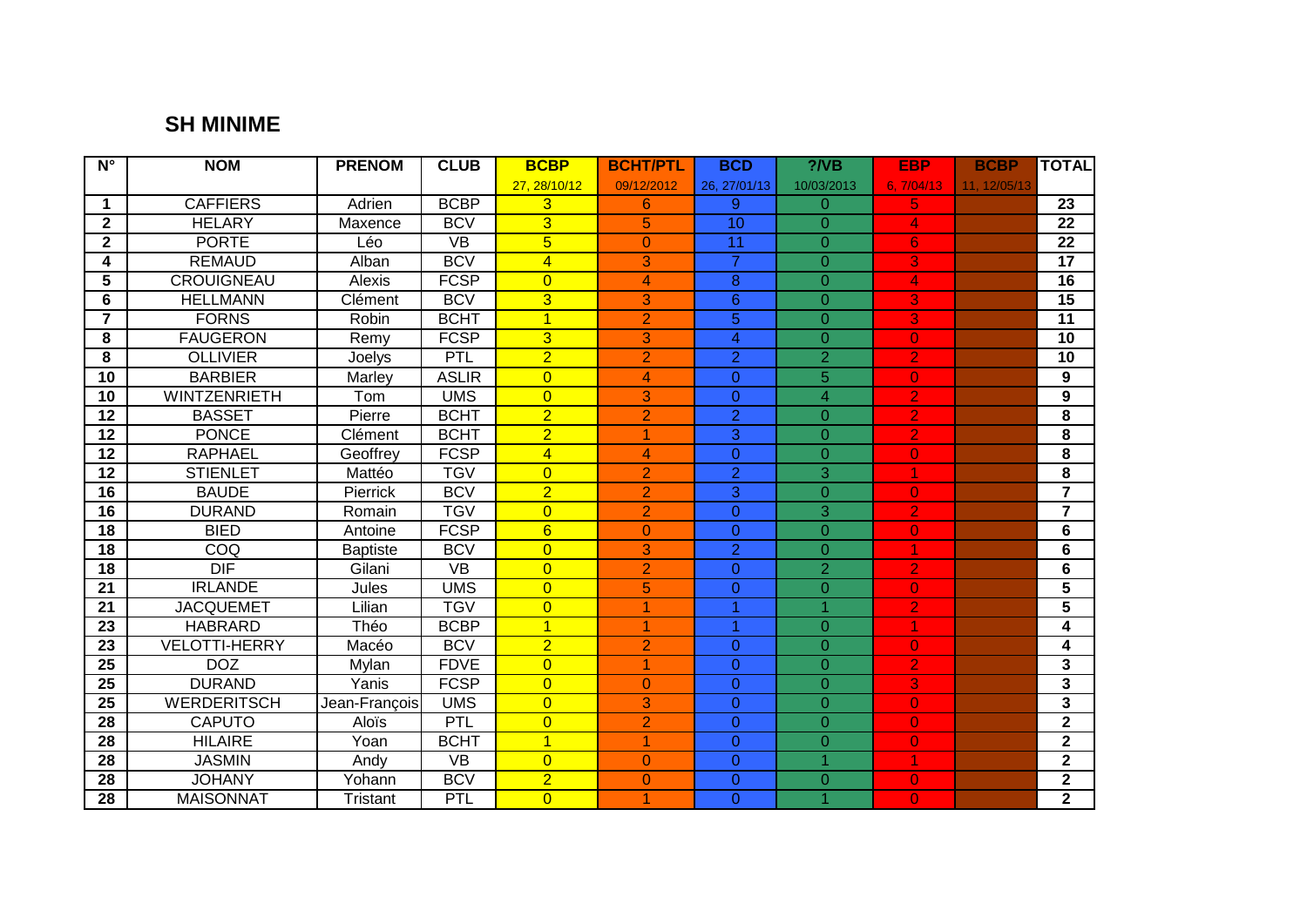| 28 | <b>PAINVIN</b>     | Pierre    | <b>BCHT</b>  |                | O |              | 0              | $\mathbf{2}$ |
|----|--------------------|-----------|--------------|----------------|---|--------------|----------------|--------------|
| 28 | <b>ROUX</b>        | Alexandre | <b>ASLIR</b> | $\overline{0}$ |   |              | 0              | 2            |
| 28 | SAINTANGE          | Antoine   | <b>BCHT</b>  | $\overline{0}$ |   |              | 0              | 2            |
| 28 | VAILLANT           | Vincent   | PTL          | $\overline{0}$ |   | 0            |                | 2            |
| 37 | <b>BOYER</b>       | Hugo      | EBP          | $\overline{0}$ |   |              |                |              |
| 37 | <b>FAURE</b>       | Axel      | <b>BCHT</b>  | $\overline{0}$ |   | $\Omega$     |                |              |
| 37 | <b>GUILLOTTE</b>   | Antoine   | <b>BCV</b>   |                |   |              | 0              |              |
| 37 | <b>JANY</b>        | Corentin  | <b>BCBP</b>  | $\overline{0}$ |   |              | 0              |              |
| 37 | <b>MICHEL</b>      | Théo      | <b>BCD</b>   | $\overline{0}$ |   |              | 0              |              |
| 37 | <b>OTHOMENE</b>    | Lucas     | <b>BCHT</b>  | $\overline{0}$ |   | <sup>0</sup> | $\overline{0}$ |              |
| 37 | <b>PLANET</b>      | Léo       | <b>FDVE</b>  | $\overline{0}$ |   |              |                |              |
| 37 | <b>SALMISTRARO</b> | François  | <b>BCBP</b>  | $\overline{0}$ |   | 0            | 0              |              |
| 37 | <b>VIVES</b>       | Axel      | TGV          | $\overline{0}$ |   |              | 0              |              |

## **SD MINIME**

| $N^{\circ}$  | <b>NOM</b>         | <b>PRENOM</b> | <b>CLUB</b>  | <b>BCBP</b>    | <b>BCHT/PTL</b> | <b>BCD</b>     | $?$ /VB        | <b>EBP</b>     | <b>BCBP</b>  | <b>TOTAL</b> |
|--------------|--------------------|---------------|--------------|----------------|-----------------|----------------|----------------|----------------|--------------|--------------|
|              |                    |               |              | 27, 28/10/12   | 09/12/2012      | 26, 27/01/13   | 10/03/2013     | 6, 7/04/13     | 11, 12/05/13 |              |
|              | <b>RODIER</b>      | Rose          | VB           | $\overline{2}$ | 5.              | 0              | 4              | 2              |              | 13           |
| $\mathbf{2}$ | TILLIER            | Emma          | <b>UMS</b>   | $\overline{3}$ | $\Omega$        | 4              | $\Omega$       | 5              |              | 12           |
| 3            | <b>MAIRE</b>       | Elodie        | <b>FCSP</b>  | $\overline{4}$ | $\Omega$        | 3              | $\Omega$       | 4              |              | 11           |
| 3            | <b>VABRE</b>       | Pauline       | PTL          |                | 4               |                | $\overline{2}$ | 3              |              | 11           |
| 5            | TRICNAUX           | Tessa         | PTL          |                | 3               |                | $\overline{2}$ | $\overline{0}$ |              | 7            |
| 6            | <b>MERIGUET</b>    | Marine        | <b>BCV</b>   | $\overline{0}$ | 0               | $\overline{2}$ | $\Omega$       | 3              |              | 5            |
| 7            | SCHIEMANN-FONTAINE | <b>Isaure</b> | <b>ASLIR</b> | $\overline{0}$ | $\Omega$        | 0              | 3              | $\overline{0}$ |              | 3            |
| 8            | AVASI              | Juliette      | EBP          | $\overline{0}$ | 0               | 0              | $\Omega$       | $\overline{2}$ |              | $\mathbf{2}$ |
| 8            | <b>BLACHE</b>      | Meryl         | <b>BCV</b>   | $\overline{2}$ | $\Omega$        | 0              | $\Omega$       | $\overline{0}$ |              | $\mathbf{2}$ |
| 8            | <b>GINER</b>       | Olivia        | <b>ASLIR</b> | $\overline{0}$ | $\Omega$        | 0              |                |                |              | $\mathbf{2}$ |
| 8            | <b>JARJAT</b>      | Camille       | TGV          | $\overline{0}$ | $\overline{2}$  | 0              | $\Omega$       | $\overline{0}$ |              | $\mathbf{2}$ |
| 8            | <b>MANOHA</b>      | Charlotte     | <b>BCV</b>   | $\overline{0}$ | $\overline{0}$  | $\overline{2}$ | $\Omega$       | $\overline{0}$ |              | $\mathbf{2}$ |
| 8            | <b>DERIVAZ</b>     | Léa           | TGV          | $\overline{0}$ | $\overline{0}$  | 0              | $\Omega$       |                |              |              |
| 14           | <b>ESNAULT</b>     | Lucie         | <b>BCV</b>   |                | $\Omega$        | 0              | $\Omega$       | $\Omega$       |              |              |
| 14           | GOUMAT             | Eloïse        | <b>TGV</b>   | $\overline{0}$ | $\Omega$        | 0              | $\Omega$       |                |              |              |
| 14           | <b>MENDY</b>       | Marie         | TGV          | $\overline{0}$ |                 | 0              | $\Omega$       | $\overline{0}$ |              |              |
| 14           | <b>THINON</b>      | Maya          | VB           | $\overline{0}$ | $\Omega$        | 0              |                | $\overline{0}$ |              |              |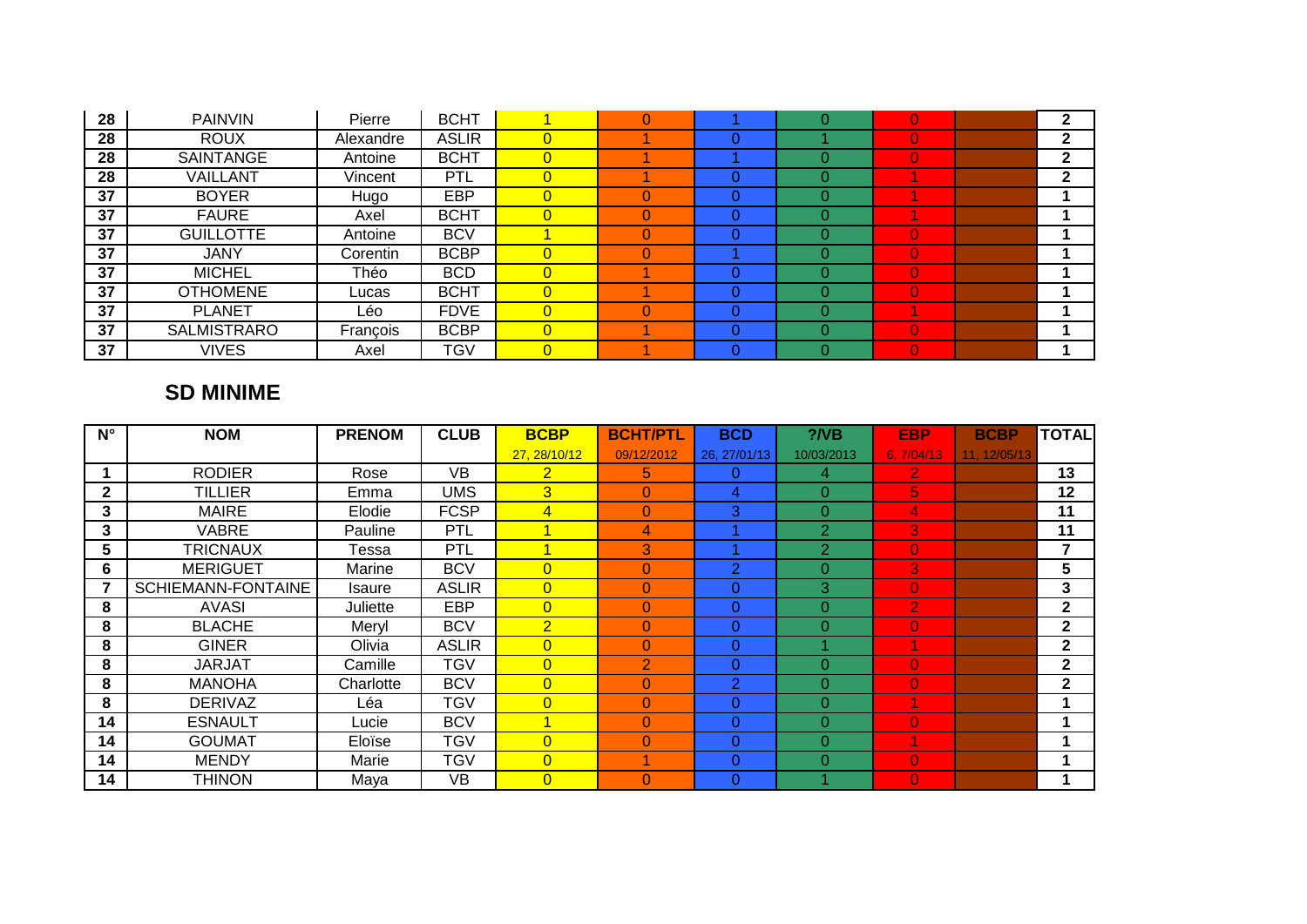### **SH BENJAMIN**

| $\overline{\mathsf{N}^{\circ}}$ | <b>NOM</b>           | <b>PRENOM</b>   | <b>CLUB</b>  | <b>BCBP</b>     | <b>BCHT/PTL</b> | <b>BCD</b>      | $?$ /VB              | <b>EBP</b>               | <b>BCBP</b>  | <b>TOTAL</b>            |
|---------------------------------|----------------------|-----------------|--------------|-----------------|-----------------|-----------------|----------------------|--------------------------|--------------|-------------------------|
|                                 |                      |                 |              | 27, 28/10/12    | 09/12/2012      | 26, 27/01/13    | 10/03/2013           | 6.7/04/13                | 11, 12/05/13 |                         |
| 1                               | <b>CHIROSSEL</b>     | Cyprien         | <b>VB</b>    | 3               | 5               | $\overline{2}$  | 5                    | 3                        |              | 18                      |
| $\mathbf{2}$                    | <b>CHAMBOULEYRON</b> | Léo             | <b>UMS</b>   | $\overline{3}$  | $\mathbf{0}$    | $\overline{3}$  | $\overline{4}$       | 5                        |              | 15                      |
| 3                               | <b>RABEL</b>         | Mathys          | <b>BCHT</b>  | $\overline{2}$  | 5               | $\overline{3}$  | $\Omega$             | 4                        |              | 14                      |
| 4                               | <b>REMAUD</b>        | <b>Baptiste</b> | <b>BCV</b>   | $\overline{4}$  | $\overline{0}$  | $\overline{4}$  | $\overline{O}$       | 4                        |              | $\overline{12}$         |
| 5                               | <b>CHARRIER</b>      | Théo            | <b>BCD</b>   | $\overline{0}$  | $\overline{0}$  | $\overline{4}$  | $\overline{0}$       | $6 \,$                   |              | 10                      |
| 5                               | <b>COURBON</b>       | Calixte         | <b>BCD</b>   | $\overline{5}$  | $\overline{0}$  | 5               | $\overline{0}$       | $\overline{O}$           |              | 10                      |
| 5                               | <b>KLINKLIN</b>      | Alexis          | <b>BCBP</b>  | $\overline{3}$  | 4               | $\overline{3}$  | $\Omega$             | $\overline{0}$           |              | 10                      |
| 8                               | <b>FRYDRISZAC</b>    | Rémi            | <b>VB</b>    | $\overline{0}$  | 3               | $\overline{0}$  | 3                    | 3                        |              | 9                       |
| 9                               | <b>SAGOT</b>         | Léo             | PTL          | $\overline{2}$  | 4               | $\overline{0}$  | $\overline{2}$       | $\overline{0}$           |              | $\overline{\mathbf{8}}$ |
| 10                              | <b>GUILLOT</b>       | Alexis          | <b>TGV</b>   | $\overline{0}$  | $\overline{0}$  | 1               | 3                    | 3                        |              | $\overline{7}$          |
| 10                              | <b>JUNIQUE</b>       | Anthony         | <b>BCHT</b>  | $\overline{1}$  | 3               | 3               | $\Omega$             | $\overline{0}$           |              | $\overline{7}$          |
| 12                              | <b>REGACHE</b>       | Samuel          | <b>FCSP</b>  | $\overline{0}$  | $\overline{0}$  | $6\overline{6}$ | $\overline{0}$       | $\overline{0}$           |              | 6                       |
| 12                              | <b>VALLET</b>        | Corentin        | <b>BCHT</b>  | $6\overline{6}$ | $\overline{0}$  | $\overline{0}$  | $\Omega$             | $\overline{0}$           |              | 6                       |
| 14                              | <b>ESTIENNES</b>     | Louis           | <b>EBP</b>   | $\overline{0}$  | $\overline{0}$  | $\overline{0}$  | $\overline{2}$       | 3                        |              | 5                       |
| 14                              | <b>SOTTY</b>         | Léo             | <b>BCHT</b>  | $\overline{3}$  | $\overline{2}$  | $\overline{0}$  | $\overline{0}$       | $\overline{0}$           |              | $\overline{\mathbf{5}}$ |
| $\overline{16}$                 | <b>CROUIGNEAU</b>    | Alexis          | <b>FCSP</b>  | $\overline{4}$  | $\overline{0}$  | $\overline{0}$  | $\Omega$             | $\overline{0}$           |              | 4                       |
| 16                              | <b>HELLMANN</b>      | Martin          | <b>BCV</b>   | $\overline{1}$  | $\overline{2}$  | $\overline{0}$  | $\overline{0}$       | 1                        |              | 4                       |
| 16                              | <b>LONGINOTTI</b>    | Maxime          | <b>BCHT</b>  | $\overline{0}$  | 3               | 1               | $\overline{0}$       | $\overline{0}$           |              | 4                       |
| 19                              | <b>BELMUDES</b>      | Louis           | <b>ASLIR</b> | $\overline{0}$  | 3               | $\overline{0}$  | $\overline{0}$       | $\overline{0}$           |              | $\overline{3}$          |
| 19                              | <b>BLANC</b>         | Pierre          | PTL          | $\overline{1}$  | $\overline{2}$  | $\overline{0}$  | $\overline{0}$       | $\overline{0}$           |              | $\mathbf{3}$            |
| 19                              | <b>DURAND</b>        | Tanguy          | <b>TGV</b>   | $\overline{0}$  | 1               | $\overline{0}$  | $\blacktriangleleft$ | $\overline{\mathcal{A}}$ |              | $\overline{\mathbf{3}}$ |
| 22                              | <b>CROCHU</b>        | Erwan           | <b>BCBP</b>  | $\overline{0}$  | $\overline{0}$  | 1               | $\Omega$             |                          |              | $\mathbf{2}$            |
| $\overline{22}$                 | <b>DUCROS</b>        | Jocelyn         | <b>ASLIR</b> | $\overline{0}$  | $\overline{2}$  | 0               | $\overline{0}$       | $\overline{0}$           |              | $\overline{2}$          |
| 22                              | <b>FAGOT</b>         | Léo             | PTL          | $\overline{0}$  | $\mathbf{0}$    | $\overline{0}$  | $\overline{O}$       | $\overline{2}$           |              | $\mathbf{2}$            |
| 22                              | <b>FAYOLLE</b>       | <b>Bastien</b>  | <b>BCBP</b>  | $\overline{1}$  | 1               | $\overline{0}$  | $\overline{0}$       | $\overline{0}$           |              | $\mathbf{2}$            |
| 22                              | <b>FORIN</b>         | Antoine         | EBP          | $\overline{0}$  | $\overline{0}$  | $\overline{0}$  | $\overline{0}$       | $\overline{2}$           |              | $\mathbf{2}$            |
| $\overline{22}$                 | <b>PARAT</b>         | Tony            | <b>BCV</b>   | $\overline{0}$  | $\overline{0}$  | $\overline{2}$  | $\overline{0}$       | $\overline{0}$           |              | $\mathbf{2}$            |
| $\overline{22}$                 | RIVALIN-VADON        | Joachim         | <b>EBP</b>   | $\overline{0}$  | $\overline{0}$  | $\overline{0}$  | 1                    | 1                        |              | $\overline{2}$          |
| 22                              | <b>VALAYER</b>       | Florian         | <b>BCV</b>   | $\overline{0}$  | 1               | $\overline{1}$  | $\overline{O}$       | $\overline{0}$           |              | $\mathbf 2$             |
| 30                              | <b>BOURDIEU</b>      | Loïc            | <b>BCBP</b>  | $\overline{0}$  | $\mathbf{0}$    | $\overline{0}$  | $\overline{0}$       | 7                        |              | $\mathbf 1$             |
| 30                              | <b>BOVE</b>          | Maverick        | <b>BCHT</b>  | $\overline{1}$  | $\overline{0}$  | $\overline{0}$  | $\Omega$             | $\mathbf{O}$             |              | 1                       |
| 30                              | <b>CAPUTO</b>        | Ilario          | PTL          | $\overline{0}$  | 1               | $\overline{0}$  | $\overline{0}$       | $\overline{0}$           |              | $\mathbf{1}$            |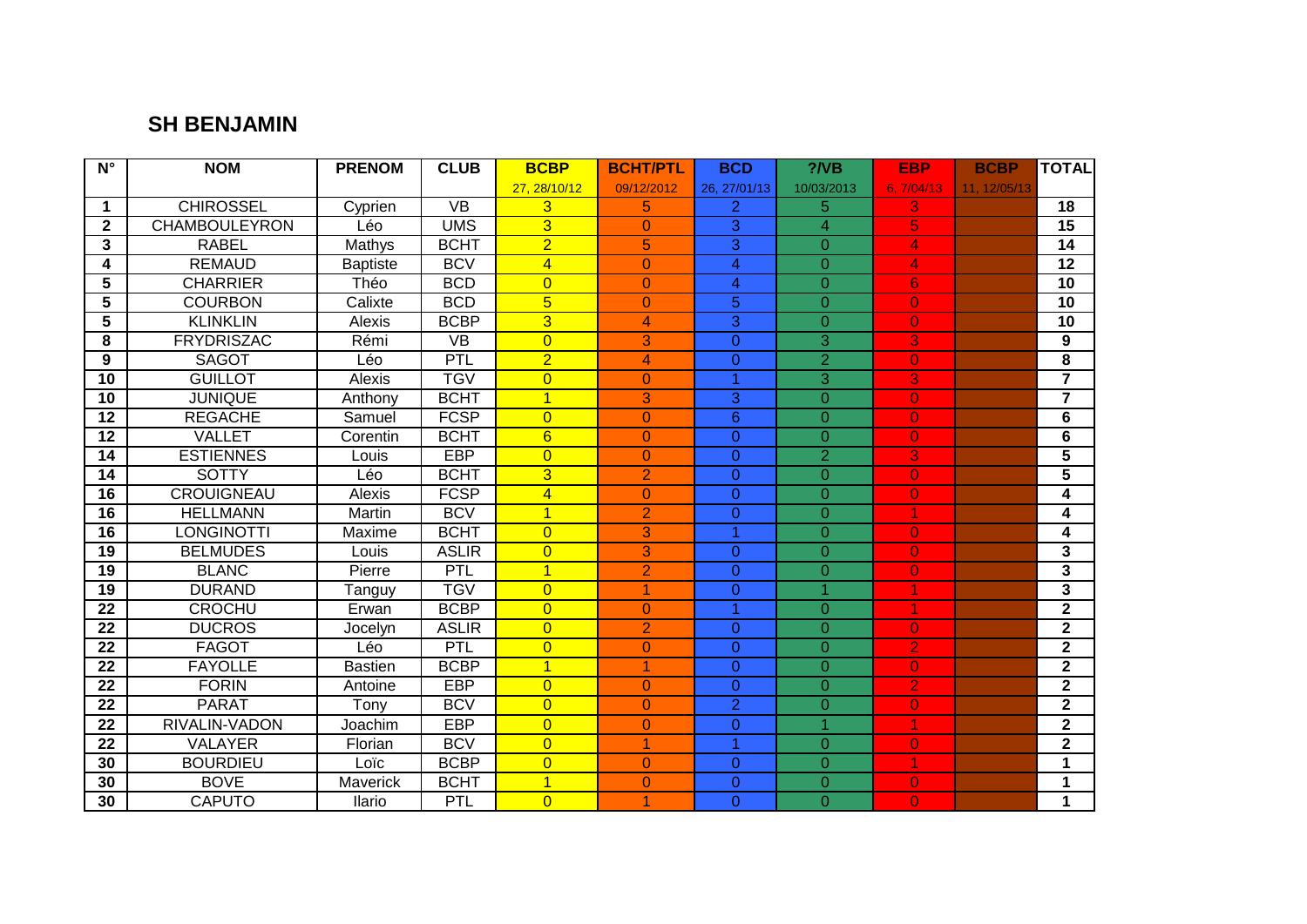| 30 <sup>°</sup> | <b>FAYOL</b>     | <b>Baptiste</b> | <b>BCD</b>   |  |  |  |  |
|-----------------|------------------|-----------------|--------------|--|--|--|--|
| 30              | <b>FOUREL</b>    | Mathys          | <b>BCBP</b>  |  |  |  |  |
| 30              | <b>HORCHOLLE</b> | Sacha           | <b>ASLIR</b> |  |  |  |  |
| 30 <sup>°</sup> | <b>JOURDY</b>    | Pierre          | <b>BCHT</b>  |  |  |  |  |
| 30 <sub>o</sub> | LOUCHARD         | Simon           | ASLIR        |  |  |  |  |
| 30 <sub>o</sub> | <b>MOULIN</b>    | Celin           | VB           |  |  |  |  |
| 30              | <b>ROUX</b>      | Maxime          | <b>BCD</b>   |  |  |  |  |

#### **SD BENJAMINE**

| $N^{\circ}$ | <b>NOM</b>           | <b>PRENOM</b> | <b>CLUB</b> | <b>BCBP</b>    | <b>BCHT/PTL</b> | <b>BCD</b>   | $?$ /VB    | <b>EBP</b> | <b>BCBP</b> | <b>TOTAL</b> |
|-------------|----------------------|---------------|-------------|----------------|-----------------|--------------|------------|------------|-------------|--------------|
|             |                      |               |             | 27, 28/10/12   | 09/12/2012      | 26, 27/01/13 | 10/03/2013 | 6, 7/04/13 | 11.12/05/13 |              |
|             | <b>CHAMBOULEYRON</b> | Louane        | <b>UMS</b>  | $\mathbf{2}$   |                 | 5            | 4          | 5,         |             | 16           |
| 2           | <b>ZIMMER</b>        | Laure         | <b>BCV</b>  | 3              | 5               | 3            | 0          | д,         |             | 15           |
| 3           | <b>GABION</b>        | Jade          | <b>FCSP</b> | $\overline{0}$ | 4               | 4            | O          | 3          |             | 11           |
| 4           | <b>JARJAT</b>        | Camille       | TGV         | $\overline{0}$ |                 | 3            | 3          | 3          |             | 9            |
| 5           | <b>SILVESTRE</b>     | Léonie        | <b>BCBP</b> | $\overline{0}$ | 3               | റ            | O          |            |             | 6            |
| 6           | <b>GICQUIAUD</b>     | Manon         | <b>EBP</b>  |                |                 |              |            | 2          |             | 5            |
|             | <b>DELHOMME</b>      | Lena          | <b>BCBP</b> | $\overline{0}$ |                 |              | O          |            |             | 4            |
|             | <b>SARRADIN</b>      | Clara         | <b>EBP</b>  | $\overline{0}$ |                 |              | っ          | 2          |             | 4            |
| 9           | <b>AMOROS</b>        | Anna          | <b>EBP</b>  | $\overline{0}$ |                 |              | O          |            |             | $\mathbf{2}$ |
| 9           | OLLA                 | Maëva         | <b>BCBP</b> | $\overline{0}$ |                 | ົ            | O          | $\Omega$   |             | $\mathbf{2}$ |
| 11          | <b>MAGONI</b>        | ∟aurine       | <b>BCHT</b> | $\overline{0}$ |                 |              |            | $\Omega$   |             |              |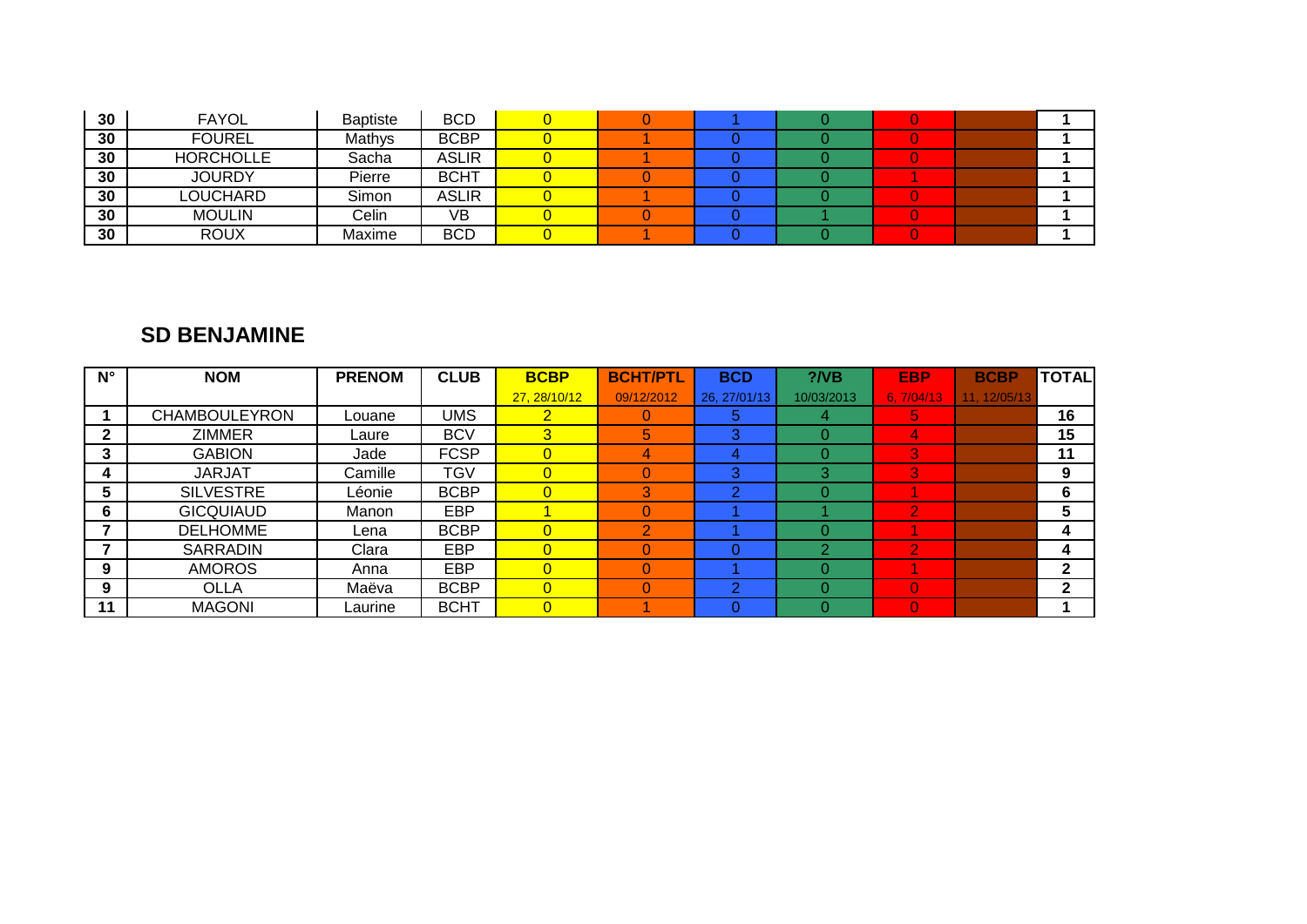## **SH POUSSIN**

| $\overline{\mathsf{N}^{\circ}}$ | <b>NOM</b>           | <b>PRENOM</b> | <b>CLUB</b>     | <b>BCBP</b>    | <b>BCHT/PTL</b> | <b>BCD</b>     | $?$ /VB        | <b>EBP</b>     | <b>BCBP</b>  | <b>TOTAL</b>            |
|---------------------------------|----------------------|---------------|-----------------|----------------|-----------------|----------------|----------------|----------------|--------------|-------------------------|
|                                 |                      |               |                 | 27, 28/10/12   | 09/12/2012      | 26, 27/01/13   | 10/03/2013     | 6.7/04/13      | 11, 12/05/13 |                         |
| 1                               | <b>CHIROSSEL</b>     | Adrien        | <b>VB</b>       | 3              | 5               | 3              | 5              | 2.             |              | 18                      |
| $\mathbf 1$                     | <b>REMAUD</b>        | Julien        | <b>BCV</b>      | 6              | $\Omega$        | $6\phantom{1}$ | $\Omega$       | 6              |              | $\overline{18}$         |
| 3                               | <b>ALLIER</b>        | Théo          | <b>BCHT</b>     | $\overline{3}$ | 6               | $\overline{4}$ | $\overline{0}$ | 3              |              | 16                      |
| 3                               | <b>ZIMMER</b>        | Thomas        | <b>BCV</b>      | $\overline{4}$ | 5               | $\overline{3}$ | $\overline{0}$ | 4              |              | 16                      |
| 5                               | <b>MAZAT</b>         | Calvinn       | <b>FDVE</b>     | $\overline{3}$ | 4               | $\overline{0}$ | $\overline{4}$ | 3              |              | 14                      |
| 6                               | <b>GUENARD</b>       | <b>Mathis</b> | <b>BCHT</b>     | $\overline{3}$ | 4               | $\overline{2}$ | $\Omega$       | 4              |              | $\overline{13}$         |
| 6                               | <b>MAZOUE</b>        | Alan          | <b>FCSP</b>     | $\overline{4}$ | 4               | $\overline{3}$ | $\Omega$       | $\overline{2}$ |              | $\overline{13}$         |
| 8                               | <b>DESSUS</b>        | Aurélien      | <b>BCD</b>      | $\overline{5}$ | $\overline{0}$  | $\overline{4}$ | $\overline{0}$ | 3              |              | $\overline{12}$         |
| 9                               | <b>REGACHE</b>       | Simon         | <b>FCSP</b>     | $\overline{0}$ | $\overline{0}$  | $\overline{5}$ | $\overline{0}$ | 5              |              | 10                      |
| 10                              | <b>CHABRIER</b>      | Hugo          | <b>TGV</b>      | $\overline{0}$ | 1               | $\overline{2}$ | 3              | 3              |              | 9                       |
| 11                              | <b>FAUGERON</b>      | Paul          | <b>FCSP</b>     | $\overline{2}$ | 3               | 3              | $\Omega$       | $\mathbf{0}$   |              | 8                       |
| 12                              | <b>BOUZON</b>        | Arnaud        | <b>BCBP</b>     | $\overline{2}$ | 3               | $\overline{2}$ | $\Omega$       | $\overline{0}$ |              | $\overline{7}$          |
| $\overline{13}$                 | <b>BOURDEAU</b>      | Maxime        | <b>BCBP</b>     | $\overline{1}$ | 3               | $\overline{2}$ | $\overline{0}$ | $\overline{O}$ |              | 6                       |
| 13                              | <b>HERISSE</b>       | Paul          | <b>BCHT</b>     | $\overline{0}$ | $\overline{2}$  | $\overline{2}$ | $\overline{O}$ | $\overline{2}$ |              | 6                       |
| 13                              | <b>PLAUD</b>         | Kilian        | <b>BCSM</b>     | $\overline{0}$ | 3               | 1              | $\overline{0}$ | $\overline{2}$ |              | 6                       |
| 16                              | <b>BOSSAN</b>        | Lohan         | <b>FCSP</b>     | $\overline{2}$ | $\overline{0}$  | $\overline{2}$ | $\Omega$       | $\mathbf{0}$   |              | 4                       |
| 16                              | <b>DESCATOIRE</b>    | Tom           | <b>BCSM</b>     | $\overline{0}$ | $\overline{2}$  | $\overline{1}$ | $\Omega$       |                |              | 4                       |
| $\overline{16}$                 | <b>MAISONNAT</b>     | Romain        | <b>BCHT</b>     | $\overline{0}$ | 3               | $\overline{0}$ | $\overline{0}$ | 1              |              | 4                       |
| 16                              | <b>NOIRY</b>         | Anthony       | <b>BCHT</b>     | $\overline{1}$ | 1               | $\overline{2}$ | $\overline{0}$ | $\overline{0}$ |              | 4                       |
| $\overline{16}$                 | <b>TARENTOLA</b>     | Axel          | <b>ASLIR</b>    | $\overline{0}$ | $\overline{0}$  | $\overline{0}$ | 3              | 1              |              | 4                       |
| 21                              | <b>BATIN</b>         | Arthur        | <b>BCHT</b>     | $\overline{0}$ | $\overline{2}$  | 1              | $\Omega$       | $\overline{0}$ |              | 3                       |
| 21                              | <b>CHANOVE</b>       | Thomas        | <b>BCBP</b>     | $\overline{2}$ | $\overline{0}$  | 1              | $\Omega$       | $\overline{0}$ |              | $\mathbf{3}$            |
| 21                              | <b>GUIGARD</b>       | Adam          | <b>BCHT</b>     | $\overline{1}$ | 1               | 1              | $\overline{0}$ | $\overline{0}$ |              | $\overline{\mathbf{3}}$ |
| 21                              | <b>MAISONNAT</b>     | Florian       | PTL             | $\overline{0}$ | $\overline{2}$  | $\overline{0}$ | $\overline{1}$ | $\overline{0}$ |              | 3                       |
| 21                              | <b>REY</b>           | Loïc          | <b>BCHT</b>     | $\overline{1}$ | 1               | $\overline{0}$ | $\overline{0}$ | 1              |              | $\mathbf{3}$            |
| 21                              | <b>ROUME</b>         | <b>Mathis</b> | <b>ASLIR</b>    | $\overline{0}$ | 3               | $\overline{0}$ | $\Omega$       | $\mathbf{O}$   |              | $\overline{\mathbf{3}}$ |
| 27                              | <b>ALLERMOZ</b>      | Mathis        | <b>BCD</b>      | $\overline{0}$ | $\overline{2}$  | $\overline{0}$ | $\Omega$       | $\overline{0}$ |              | $\mathbf{2}$            |
| $\overline{27}$                 | <b>CUNIN</b>         | Arek          | $\overline{VB}$ | $\overline{0}$ | $\overline{0}$  | $\overline{0}$ | $\overline{2}$ | $\overline{0}$ |              | $\overline{2}$          |
| 27                              | <b>FAVEROT</b>       | Maxim         | <b>TGV</b>      | $\overline{0}$ | 1               | $\overline{1}$ | $\overline{0}$ | $\overline{0}$ |              | $\mathbf{2}$            |
| 27                              | <b>FLEYS</b>         | Anthony       | <b>BCHT</b>     | $\overline{0}$ | $\overline{2}$  | $\overline{0}$ | $\overline{0}$ | $\mathbf{O}$   |              | $\overline{2}$          |
| 27                              | <b>GIROD-NORMAND</b> | Maël          | <b>BCHT</b>     | $\overline{0}$ | $\overline{0}$  | $\overline{2}$ | $\Omega$       | $\mathbf{0}$   |              | $\mathbf{2}$            |
| 27                              | <b>MARTIN</b>        | Samuel        | <b>FDVE</b>     | $\overline{0}$ | 1               | $\overline{0}$ | $\Omega$       | 1              |              | $\overline{2}$          |